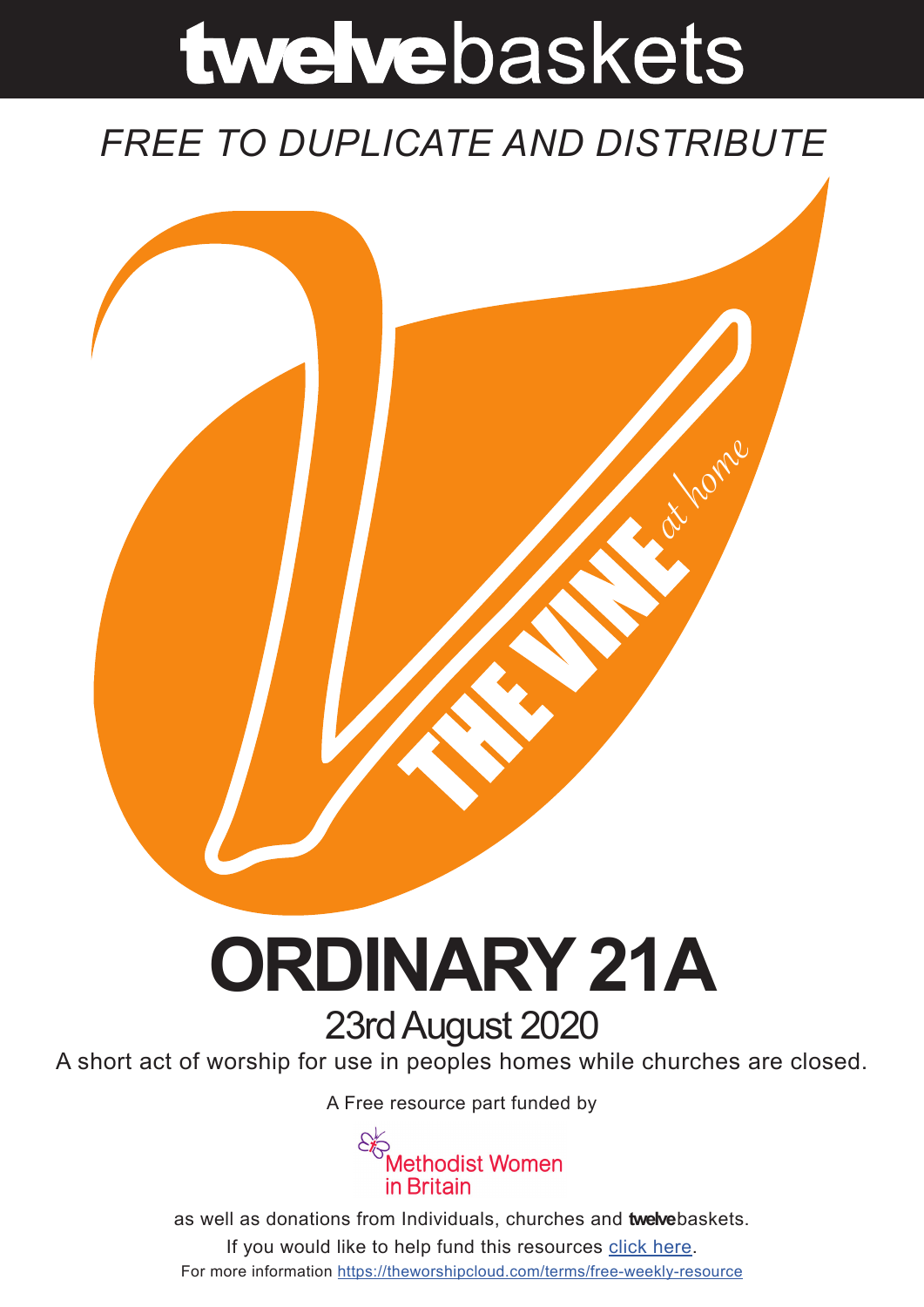#### **Call to worship**

<span id="page-1-2"></span>God is here, as we, God's people, gather to praise, to pray and to reflect. Move amongst us, by your Spirit, that we might see your Kingdom come, your will be done. Amen[.1](#page-1-0)

#### Hymn: 36 STF – There's a quiet understanding - **[YouTube](https://www.youtube.com/watch?v=DTfESpt74Ig)**

#### **Opening Prayers**

Let us create a space for the Spirit, this day.

Let us pause, and be still, and listen to the word of God.

Let us listen to the quiet understanding that comes from gathering in the Spirit, whether we gather physically or gather as part of God's whole church, meeting on this Lord's day, around the world.

Let us open ourselves up to the love we feel in Jesus, to the promise that you love us, as we gather today in your name.

Let us feel that sense of openness, with our brothers and sisters around the world, that quiet understanding.

Let us give our thanks and praise to you, gracious God.

Let us pray, in the quiet…

*[Hold a moment of stillness]*.

Come amongst us, holy God, clear our hearts and minds from distractions and turn our thoughts to you this day.

May we be at one with you, though Christ our Lord,

<span id="page-1-3"></span>Amen. *[2](#page-1-1)*

#### **We say the Lord's Prayer**

**Readings:** Exodus 1:8 – 2:10 - [Click for Reading](https://www.biblegateway.com/passage/?search=Exodus+1:8+%E2%80%93+2:10&version=NRSV)

Romans 12:1-8 - [Click for Reading](https://www.biblegateway.com/passage/?search=Romans+12:1-8&version=NRSV)

Matthew 16:13-20 - [Click for Reading](https://www.biblegateway.com/passage/?search=Matthew+16:13-20&version=NRSV)

<span id="page-1-0"></span><sup>&</sup>lt;sup>[1](#page-1-2)</sup> Additional prayers by Tim Baker

<span id="page-1-1"></span>Opening prayers by Tim Baker *[2](#page-1-3)*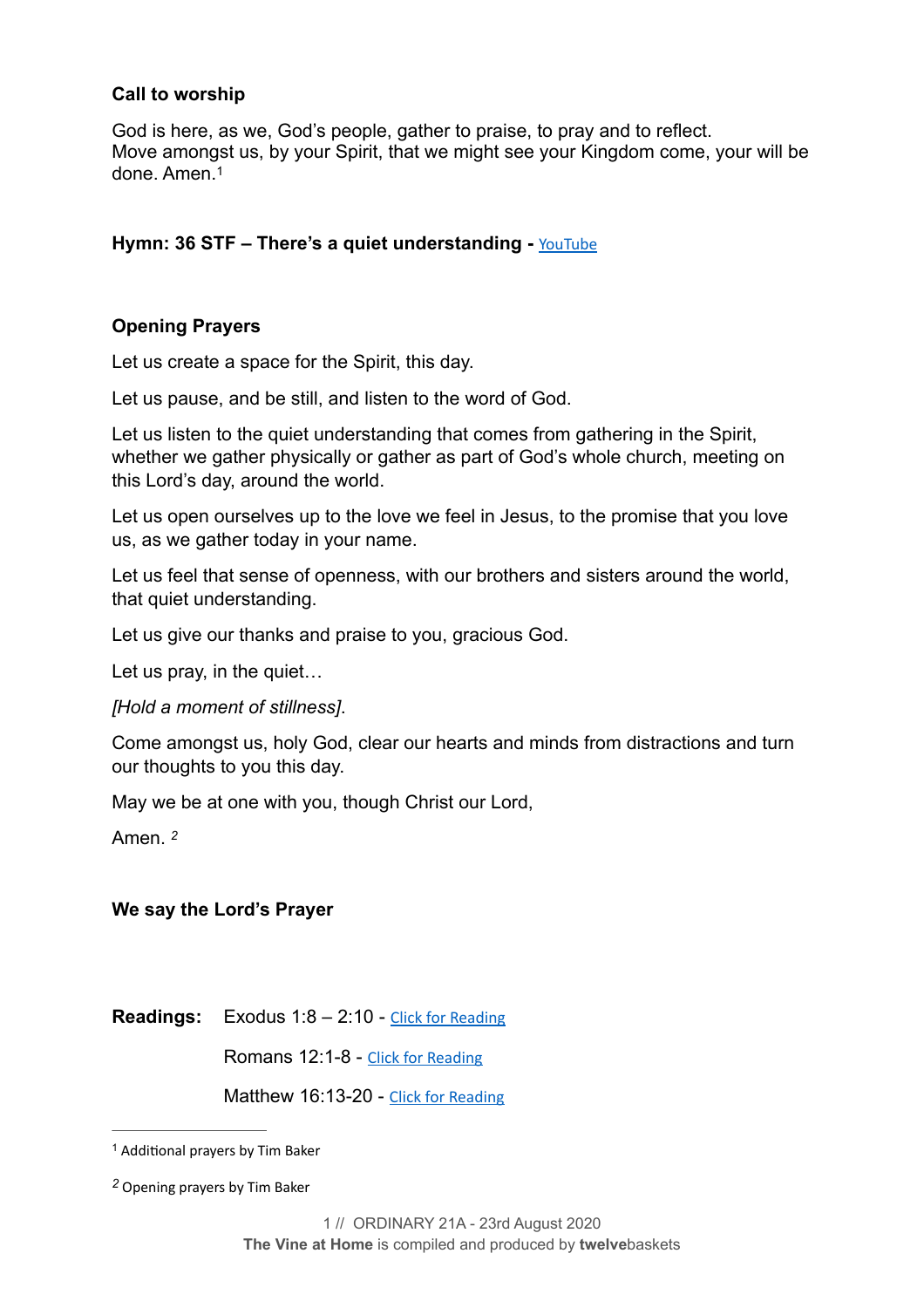#### **Reflections on the readings**

It doesn't matter how old we are or what we are doing in our lives, we all have to follow rules. We have to obey the law, and we also have rules for our schools and workplaces.

Why do we need rules?

The main reason for having almost any set of rules is to keep us safe. For example, the law says you have to be 17 years old before you can drive a car, as we have to be sure we keep all drivers, walkers and cyclists safe.

You have to be a certain height to ride some roller coasters, because the rides aren't built to be safe for every body type. You'll only be kept safe by the bar or harness if you're a certain height - you wouldn't want to slip free and fall off the roller coaster!

All cars have to drive on the same side of the road, so people don't crash. Cars have to stop at red lights, so everyone can move around safely. Loud music has to stop at a certain time of night in lots of places, so that people can sleep. These rules all make sense, and we would live in a much more dangerous world if they didn't exist.

Some people make up rules that we know, deep down, aren't fair. Maybe a group of children at school make a den in the playground and go around telling everyone, "No girls allowed", or tell a certain person they can't join in. In some countries across the world, until very recently, there was a rule that women weren't allowed to drive cars. There have been rules all over the world that allow people to treat others differently and unfairly because of the colour of their skin, where in the world they come from, their religious beliefs, and who they love (that is to say, there have been rules that allow people to treat gay people unfairly). Lots of work has been done to change these rules, but it's still a problem in a lot of places in our world.

In the Bible story from Exodus, the King tells everyone there's a new rule. He's a bit worried because he thinks there are too many Israelites. He makes the Israelites work for him as slaves, but he's worried they might get to be too big a group and start taking over. So, the first thing he does is to work them harder and harder. Then, he tells the women who act as midwives for the Hebrew women: when you help the women to give birth, let the baby girls live, but kill the baby boys. That's the new rule they're given. But they know, deep down, that's wrong. They trust in God and they feel in their hearts that God is telling them not to follow it. So they play a little trick. They secretly let all the babies live, and when the King demands to know why they haven't killed any of the boys, they say, 'These Hebrew women, you know? They're just too quick for us. They're so fast - they always have their babies before the midwives even arrive!' The story says that the women get rewarded for this - God sees the good they've been doing and is very pleased. They were very clever, and they found a way to avoid following the cruel new rule.

Sometimes, I think we are called to do something when we see people making unfair rules. Sometimes we just get a feeling inside us that something isn't right, and God can help us to see that. In the book of Romans, it says: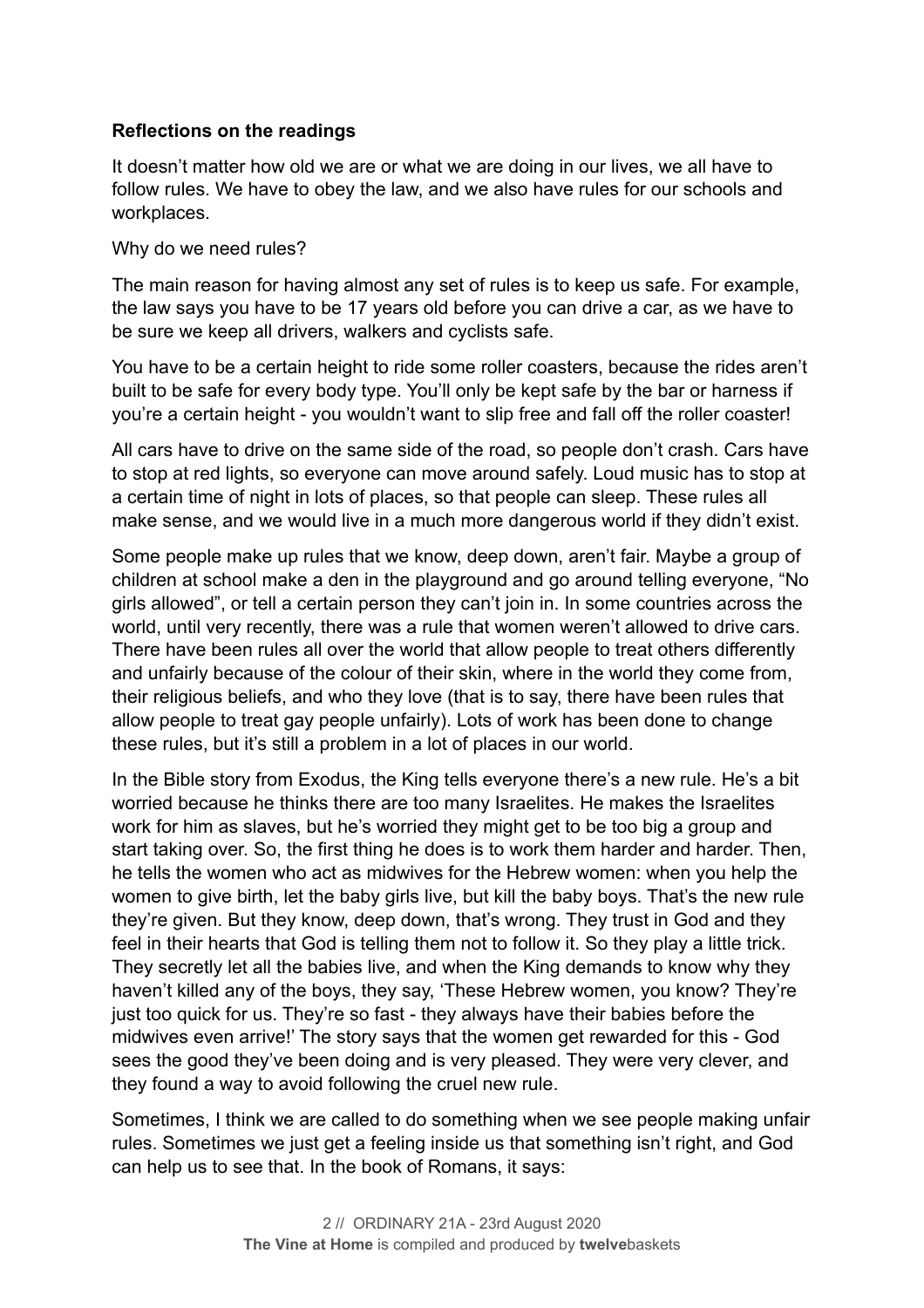Do not be shaped by this world. Instead be changed within by a new way of thinking. Then you will be able to decide what God wants for you. And you will be able to know what is good and pleasing to God and what is perfect. (Romans 12:2)

That doesn't mean we should ignore the world and just focus on God. It's ok to enjoy being a part of the world, because we were created to live life to the full. What I think this passage means is that, sometimes, we'll come across things that just don't feel right, and that's ok; we can turn to God, who will help us to think differently about it.

We see a similar impulse in today's Gospel reading, don't we? As Peter names Jesus as his Lord, as he recognises that this man Jesus is also – somehow – the Messiah, the Son of God, Jesus affirms him. But that affirmation also includes an instruction to engage in the here and now. This isn't just a gospel reading about how important it is to 'know Christ as our Lord and Saviour', it is also a reading about what happens when we come to that realisation. It is about the invitation to build a church, a society, a world, where love reigns – here and now.

Lots of people throughout history have found clever ways of showing that they don't think a rule is right. Rosa Parks is a great example. She was the woman who refused to give up her seat on the bus for a white man – by doing that very simple but extremely brave thing, she was sending the message that she, and other people of colour, deserve to have the same rights as white people. Black Lives Matter protesters all over the world are using their voices today to tell people in charge that people of colour are still not being treated fairly.

Greta Thunberg is a name you might have heard quite often. She started the 'School Strike for Climate' movement where she encouraged school children all over the world to take a Friday off school as a protest for more action on climate change. She wants to make sure kids her age and younger actually have a world to live in when they are adults, and wants the people in power now to do their bit to save the planet for their grandchildren. She broke the rules that say that every child needs to be in school every single day to send a message that she is serious about wanting change. If you think there is a rule that is unfair, you can sign a petition or write a letter to your member of Parliament. If it's a problem at school, or in your job, you can talk to your teacher or manager to say that things aren't fair.

There are lots of things we can do, and the passage from Romans continues to say:

Each one of us has a body, and that body has many parts. These parts all have different uses. We all have different gifts. Each gift came because of the grace that God gave us. If one has the gift of prophecy, they should use that gift with the faith they have. If one has the gift of serving, they should serve. If one has the gift of teaching, they should teach. If one has the gift of encouraging others, they should encourage. If one has the gift of giving to others, they should give freely. If one has the gift of being a leader, they should try hard when they lead. If one has the gift of showing kindness to others, that person should do so with joy.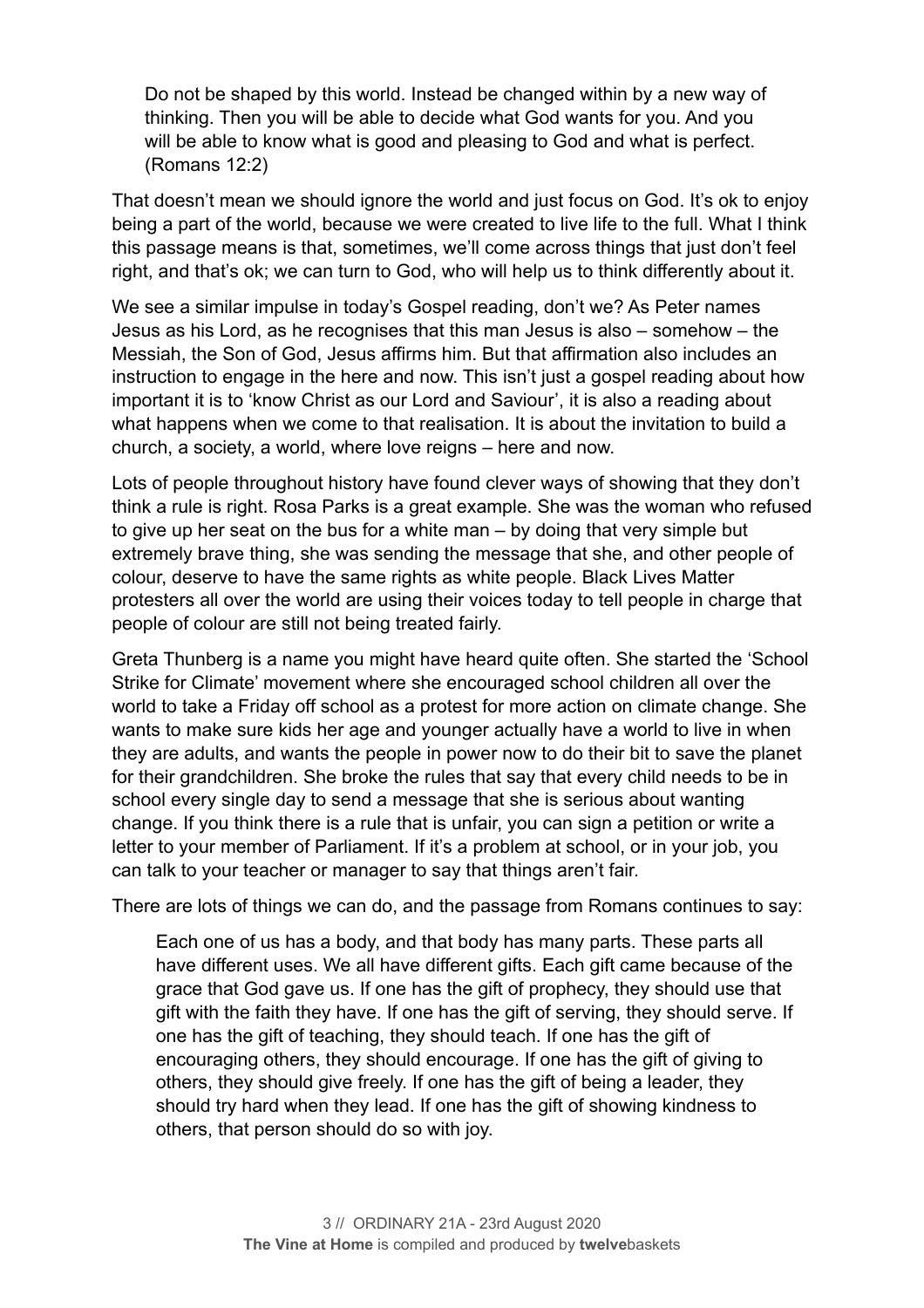For me, that means that we don't all have to do the same things. We all have ways we can make a difference. Some of us are teachers. Some of us are scientists. Some of us are artists. Some of us are writers, singers, builders or doctors. Whatever our skills, and whatever our gifts, we can use them to make a difference. All of these things give us skills to speak out when a rule is leading to people being treated unfairly.

<span id="page-4-1"></span>The one thing we know for sure is that God is with us and, when we speak out for people who deserve more love from others, we know we are doing God's work[.3](#page-4-0)

#### **Hymn:**

673 STF – Will you come and follow me? - [YouTube](https://www.youtube.com/watch?v=MJti4xHJHWA)

#### **Prayers of intercession**

God of all grace, hear us now, as we join in with people praying all around the world. You know that there is much that is not right with our world, our community, our family and our own lives. You know the things that trouble us, the thoughts that weigh heavy on our hearts.

God of all grace, we hand these thoughts and prayers to you now. You who say 'come to me, all who are weary and heavy-laden, and I will give you rest'.

As we've reflected on Greta Thunberg's story, so we pray for all affected most by the climate crisis and climate injustice – those whose homes, livelihoods and families are at risk of destruction by rising sea-levels, floods or increased storms.

God of all grace, we hand these thoughts and prayers to you now. You who say 'come to me, all who are weary and heavy-laden, and I will give you rest'.

As we have reflected on your invitation to Peter, to become the rock on which your church is built, so may we find our place in your story. May we come to know the calling you have on our lives, the ways we can be an answer to prayer.

God of all grace, we hand these thoughts and prayers to you now. You who say 'come to me, all who are weary and heavy-laden, and I will give you rest'.

Come amongst us, by your Spirit. Amen.

<span id="page-4-0"></span> $3$  All Age Talk written by Emma Dobson